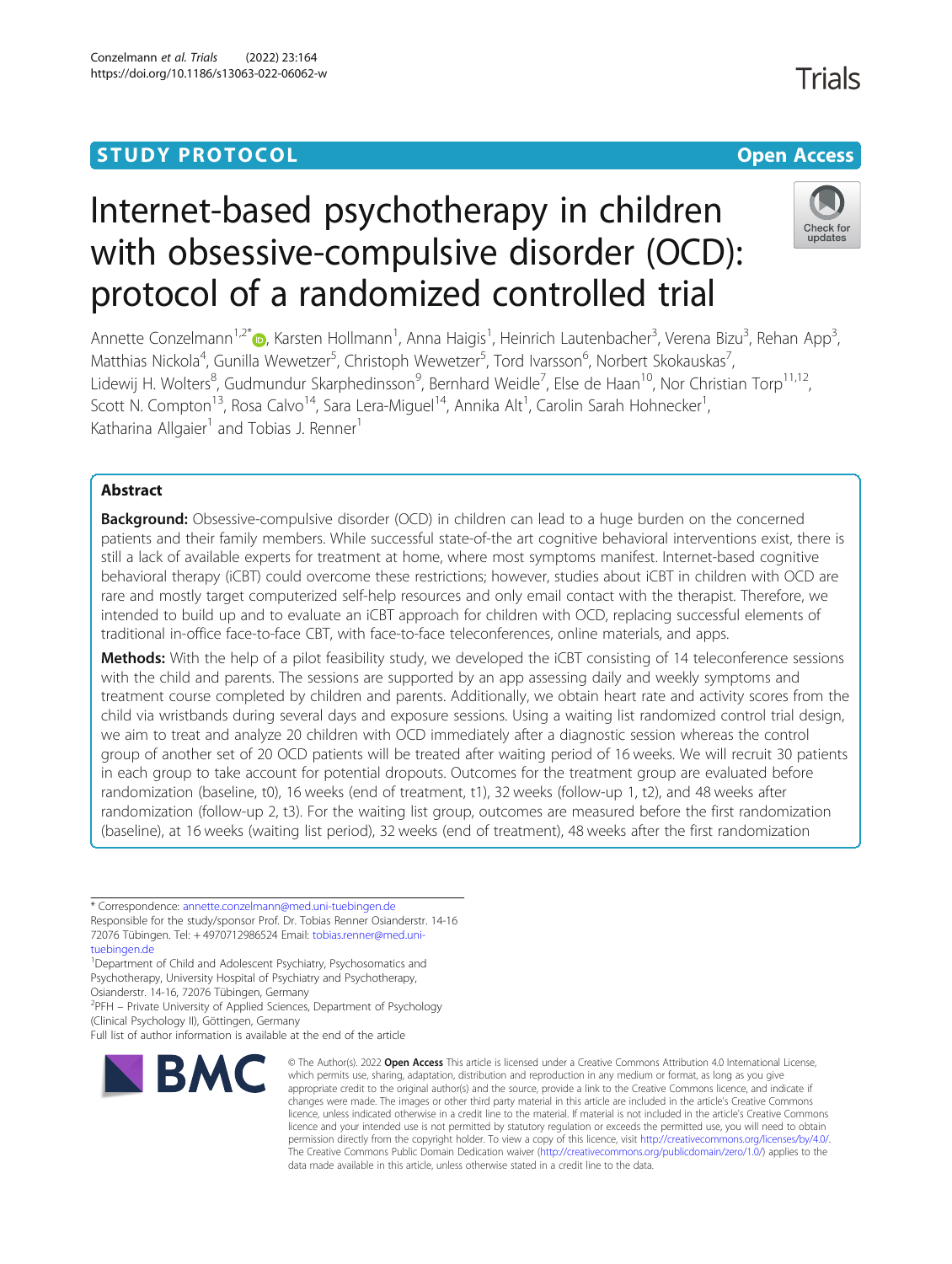(follow-up I), and 64 weeks after the first randomization (follow-up II).

Discussion: Based on our experience of feasibility during the pilot study, we were able to develop the iCBT approach and the current study will investigate treatment effectiveness. Building up an iCBT approach, resembling traditional in-office face-to-face therapy, may ensure the achievement of well-known therapy effect factors, the acceptance in both patients and clinicians, and the wide distribution within the health system.

Trial registration: [ClinicalTrials.gov](http://clinicaltrials.gov) [NCT05037344](mailto:NCT05037344). Registered May 2019, last release August 13th, 2021.

Keywords: Internet psychotherapy, App, Obsessive-compulsive disorder, Randomized controlled TRIAL, Children

# Background

The mental health of children and adolescents is a highpriority area and there is a need for effective and easily accessible treatments. Obsessive-compulsive disorder (OCD) is characterized by fear, worry-provoking intrusive thoughts, and repetitive behaviors that reduce the associated distress. Without treatment, OCD is a chronic and highly impairing disorder, with a population prevalence rate between 1 and 3% [[1\]](#page-9-0).

Cognitive behavioral therapy (CBT) is a highly effective treatment for OCD in children and adults [[2,](#page-9-0) [3](#page-9-0)]. During exposures with response prevention (ERP), patients are confronted with their intrusive thoughts and preceding situations; patients learn to stop their repetitive behaviors followed by a natural decline in distress and learning experience that intrusive thoughts are harmless. Unfortunately, there is limited availability of therapists adequately trained in this specific CBT procedure for OCD. In addition, ERP is hardly used during CBT because of practicability in everyday therapeutic life, or negative assumptions of the therapists, just to mention a few [\[4](#page-9-0)]. Apart from this, one major obstacle is also the fact that access to appropriate treatment is particularly difficult for children and adolescents in rural areas due to fewer psychotherapists being locally available [[5.](#page-9-0) Accordingly, too few children with OCD get appropriate help [[6\]](#page-9-0). Medication is much more accessible than CBT [[7\]](#page-9-0). Another problem within face-to-face settings is that the psychotherapist often acts as security signal preventing a strong realistic symptom provocation. In addition, symptoms are especially present at home and, therefore, therapy should be more efficient, when these symptoms are treated in the corresponding triggering environment. OCD patients themselves also sometimes refuse psychotherapy due to avoiding behavior, fear of stigmatization, geographical distance to experts and time restrictions, especially in rural areas [\[8](#page-9-0)]. Patients, therefore, often suffer from a long delay until getting effective treatment. Late treatment onset is critical as the longer a patient is without effective treatment, the more likely their symptoms are to become chronic [[9\]](#page-9-0). Accordingly, internet-based treatments with CBT experts could address an important gap in availability of treatments [\[10\]](#page-9-0). Moreover, due to the Covid-19 pandemic, psychotherapy was only possible via teleconferences which pushed acceptance of psychotherapists and patients forward for this new method more than ever before. iCBT could be especially attractive for pediatric patients as 90–96% of young people aged 12–24 have good internet accessibility and their ability to use new media platforms should be high [\[11](#page-9-0)]. It can be also costeffective [[12\]](#page-9-0). Furthermore, it may even be possible to reach and treat more patients across the country. The inclusion of parents in the therapeutic process is also more practical and easier via internet, as compared to traditional face-to-face approaches, as they can be part of the process no matter their location, as long as they have an internet connection.

Studies on iCBT approaches are encouraging, especially regarding anxiety disorders or depression. The findings of studies, reviews, and meta-analyses in patients (mostly adults, but also in children) suggest that CBT programs with computerized elements (e.g., online material, email contacts) are just as effective as CBT from traditional face-to-face therapies [[13](#page-9-0)–[20](#page-9-0)]. There are also a few studies reporting promising results on patients with OCD [\[21\]](#page-9-0). Studies using self-help iCBT in adults or children with OCD revealed therapy success [[22](#page-9-0)–[25](#page-10-0)]. Other studies in adults and children with OCD used therapist-assisted text-message-based iCBT approaches which were found to be very effective, although therapists in some of these studies were not clinical experts [\[11](#page-9-0), [26](#page-10-0)–[30\]](#page-10-0). There are also results revealing long-term efficiency and cost-effectiveness [[16,](#page-9-0) [31\]](#page-10-0). Concurrently, one study compared therapist-guided iCBT, unguided iCBT, and traditional face-to-face therapy in adults with OCD to get more information about the requirement of therapist involvement, which may be an important factor for a successful therapeutic intervention [[32](#page-10-0)]. Reviews dealing with self-help interventions in OCD suggest that the more a therapist is involved in interventions, the more likely it is that there are successful treatment outcomes [\[33](#page-10-0), [34](#page-10-0)]. There have only been a few iCBT approaches using telephone conferences between patients and therapists for OCD, and the results are promising. However, due to small samples sizes,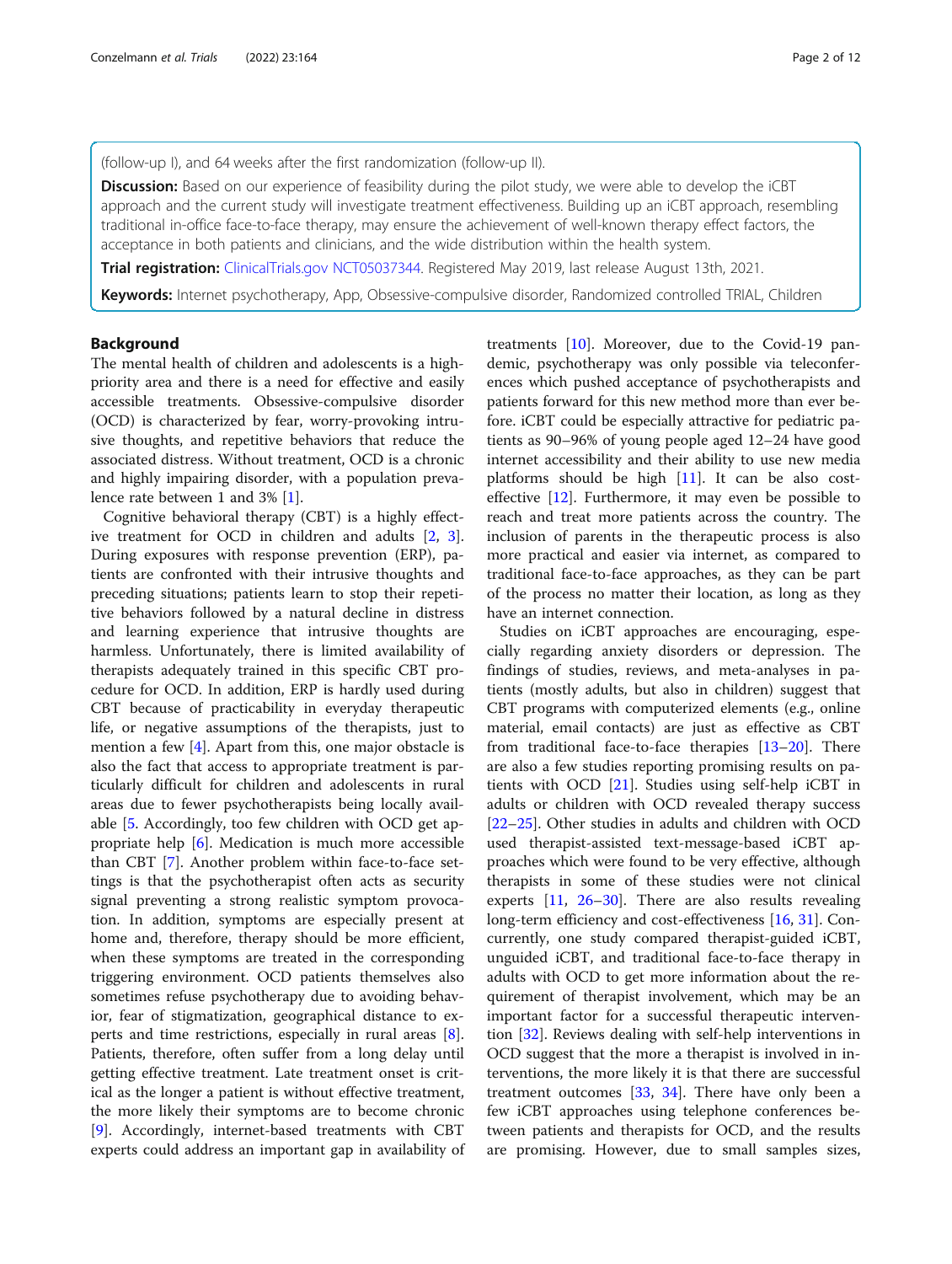treatment by less trained therapists, or often a lack of control groups in these studies [\[5](#page-9-0), [35](#page-10-0)–[37\]](#page-10-0), further research is needed; hence, the present study aims to address some of these caveats.

Although iCBT approaches exist, it is evident that more studies on specific disorders and more studies in children and their families are needed. Therapist contact seems to be an important moderator and may be especially important for long-term benefits and patient adherence [\[15](#page-9-0)]. Nevertheless, most existing iCBT programs either use self-help elements, lack a control condition, lack visual contact with the therapist, or provide therapy only by trained practitioners rather than psychotherapy experts. An approach replacing traditional faceto-face CBT with online elements, such as teleconferences, whilst following similar protocols to traditional settings, would increase acceptability and the distribution of these tools in the health system. Finally, and most importantly, such an approach would contribute to secure and improve the health of the patients. Enriching such an approach with further benefits of new media, such as an app-based assessment of daily symptoms, avoidance behavior, daily hassles, and functioning or therapeutic homework by apps may additionally increase the health benefit over traditional face-to-face psychotherapies as well as the self-efficacy of the patients.

Therefore, we continuously met with international experts on OCD treatment to develop evidence-based ideas for an internet-teleconference-based psychotherapy manual and a supporting app. Together, with the IT department of the university hospital and an external programmer, we developed a data security concept and IT software to use these technologies and to transfer the data safely into internal databases. We already treated OCD patients with this approach in a pilot study and could show that patients appreciated our intervention. Therefore, we now want to go beyond feasibility and test the effectiveness of our treatment in a waiting list design. We hypothesize that symptoms decline over treatment in comparison to the waiting group that later will also benefit from the treatment. The long-term goal is to develop an effective and acceptable internet-delivered pediatric OCD treatment intervention which can also be generalized for the treatment of other disorders.

# Methods/design

# Subjects

The study has a parallel group design with an experimental group receiving treatment after baseline assessment and a waiting group receiving treatment after a waiting period of 16 weeks, comparably to the length of treatment. The planned allocation ratio is one expecting superiority in symptom reduction in the experimental group. Patients are recruited by licensed child and

adolescent psychotherapists who work at the university hospital of Tübingen. A Google AdWords advertising and recruitment campaign is carried out in cooperation with the Department of Communication at the University Hospital Tübingen.

To deal with probable dropouts, we planned to enroll 30 children with OCD in the experimental group and 30 children with OCD in the waiting group with the aim to finally analyze 20 patients in each group. Including clinical considerations, this was a realistic sample size, we were able to achieve in a 3-year period. Sample size was planned according to the following considerations. As primary outcome, we considered the CY-Bocs score. Our primary assessment endpoint was the comparison at t1 post-treatment between the treatment and the waiting group. In the pilot study of our treatment protocol using a pre/post-assessment with  $N = 9$  children with OCD [[38\]](#page-10-0), effect size was  $d = 2.02$ . Therefore, we knew, that our treatment protocol most likely will lead to symptom reduction. Effect size of another study comparing webcam-delivered CBT in 16 children with OCD with a waiting group of 15 children with an ANCOVA on post-treatment CY-Bocs scores, covarying baseline CY-BOCS scores, showed a significant effect of treatment with  $\eta^2$  = 0.36 [\[37](#page-10-0)]. A further study in adults with OCD [\[39](#page-10-0)], comparing face-to face exposure treatment  $(n)$ = 20) with a waiting group ( $n = 16$ ), revealed an effect size of  $d = 1.001$  for the CY-Bocs comparison at posttreatment. Therefore, we estimated that the effect in our study as a comparison of CY-Bocs scores of an effective treatment in comparison to the waiting group at t1 will be high. We expected that there will be a significant difference comparing 20 patients with treatment with 20 patients in the waiting group at t1.

All participants and their parents provide informed consent. On the consent form, participants are asked to allow the use of their data also for future projects of the department and the study team. The consent forms are available from the corresponding author on request. The trial does not involve collecting biological specimens for storage. Patients will be recruited through established OCD outpatient units in Tübingen and Cologne (Germany), OCD Society, the Clinic's homepage, schools, Google AdWords, an interview with an influencer suffering from OCD, and local psychiatrists and psychologists in Tübingen.

After a telephone interview and a first visit at our research department in Tübingen to verify the suitability for taking part in the study, and the face-to-face diagnostic session, participants will be randomized to the experimental or waiting list groups. Inclusion criteria will be children and adolescents (aged between 6 and 18) with a primary diagnosis obsessive-compulsive disorder according to DSM-5, a CY-BOCS score higher than 16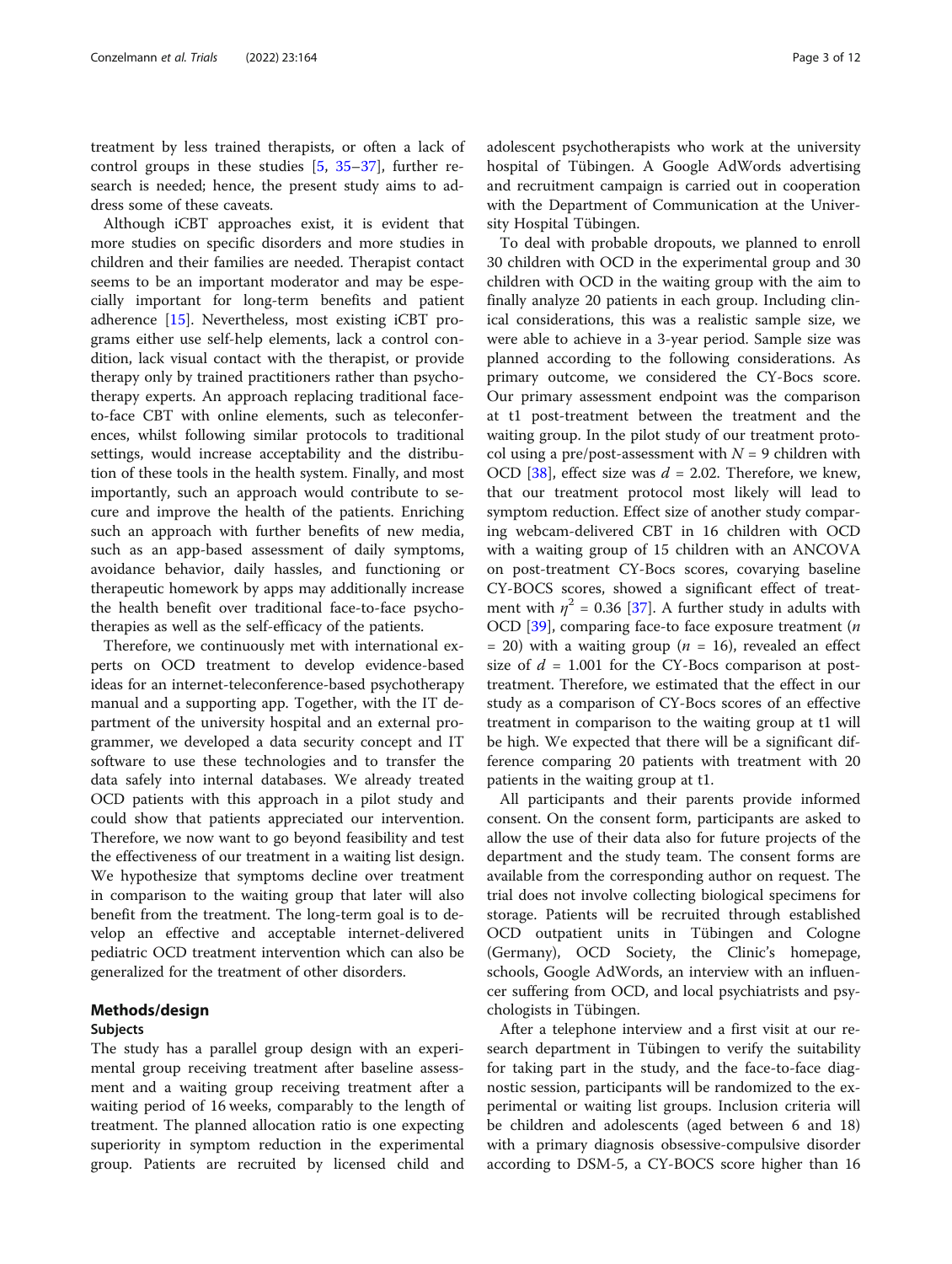and at least one primary caretaker, German-speaking (child & caretakers), and a family home equipped with a broadband internet connection. Psychiatric comorbidities are allowed as long as the comorbid disorder does not have a higher treatment priority than OCD. Participants are excluded if they have an IQ below 70, do not speak or understand German, have a psychiatric comorbidity or suicidality that makes participation clinically inappropriate, or if they should be treated in the hospital. Medication is allowed if treatment was stable for 6 weeks before inclusion into the study and will then be taken during the trial. Furthermore, patients will be excluded in case of drug addiction or if the family seems to be severely psychologically burdened such that participation in the sessions and support of the children during the trial will not be possible. This will also be discussed in the steering board of our study team. While participating in the study, no other psychological treatment is allowed. If reporting side effects, or if wished by the patients, the patients will be excluded from the study and transferred to another more appropriate therapy option.

# Study procedure and design

The study and treatment will be conducted by the Department of Child and Adolescent Psychiatry, Psychosomatics and Psychotherapy Tübingen, Germany, a university hospital. The design of the study is open label for the therapists who will treat the patients and blinded for the diagnostician. Emergency unblinding will only happen for dropouts or severe cases. All procedures and the data security concept were evaluated by the Ethical Committee of the Medical Faculty of the University of Tübingen with the vote 639/2018BO1 dated 09/18/2018 (participant information, consent form, and data security concept are available from the authors upon request). All assessors who are involved in the study are trained psychotherapists (including a 3-year training after university studies of psychology/pedagogics). They also have profound training in diagnostics and statistical analysis. To maintain the scientific qualification, courses in Good Clinical Practice are to be completed regularly for all evaluators and study members.

In a telephone screening for eligibility by our study team (all experienced psychotherapists), participants are informed about the procedures. The enquiries received by the study team by phone or email will then processed by the treating therapists and contact will be made with the interested parties. If the inclusion criteria are met, an initial interview and a diagnostic appointment including introduction into the technical procedures will be arranged. Participants will get clinical questionnaires to fill out at home. Parental and children consent for study participation will be obtained in written form during the diagnostic appointments, which are conducted by a psychologist at the department face-to-face.

The participants will be assigned to the treatment or waiting group by block randomization according to the order of incoming calls. The randomization list is computer-generated and randomized to assign subjects to both groups in equal proportions. The randomization list was developed by our Institute for Clinical Epidemiology and Applied Biometry (IKEaB) with 8 blocks of 6 participants, consisting of  $n = 3$  participants as waiting group and  $n = 3$  participants starting treatment directly. The diagnostic expert will be blinded to the group condition. The assignment of the subjects will be pseudonymized by the randomization list, so that the diagnostician does not know which child is assigned to which group. The randomization list will be stored in a sealed envelope in the cabinet. After the patients are assigned to either the waiting or treatment group by block randomization according to the sequence of calls and inclusion in the study, they receive feedback on the allocation from a therapist from our study team. For this purpose, the therapist looks into the sealed envelope containing the order of the randomization list. This feedback is given either by telephone call or in person during the meeting on site at the clinic.

In the treatment condition, there are 14 weekly teleconference psychotherapy sessions lasting approximately 90 min each. Post-assessment will take place face-toface. A total of 16 weeks after the treatment, there will be a first follow-up with clinical questionnaires that are sent to the families and a teleconference-based diagnostic session. A second follow-up will take place after another 16 weeks to further evaluate the effects and to enable comparing of the progress between treatment and waiting list group.

For the treatment group, outcomes will be evaluated before randomization (baseline, t0), after 16 weeks (end of treatment, t1), 32 weeks after randomization (followup I, t2), and 48 weeks after randomization (follow-up 2, t3). For the waiting list group, outcomes will also be measured before the first randomization (baseline, t0), at 16 weeks (waiting list period, t1), at 32 weeks (end of treatment, t2), at 48 weeks after the first randomization (follow-up I, t3) (compare Fig. [1\)](#page-4-0), and at 64 weeks after the first randomization (follow-up II, t4).

Adherence will be supervised by questionnaires before and after each session, by discussions with the therapist and by continuous supervision of homework. Participants get written instructions for all technological procedures. Any missing data, homework, and other problems concerning the intervention are discussed within the study group and patients are then approached by strategies to increase compliance.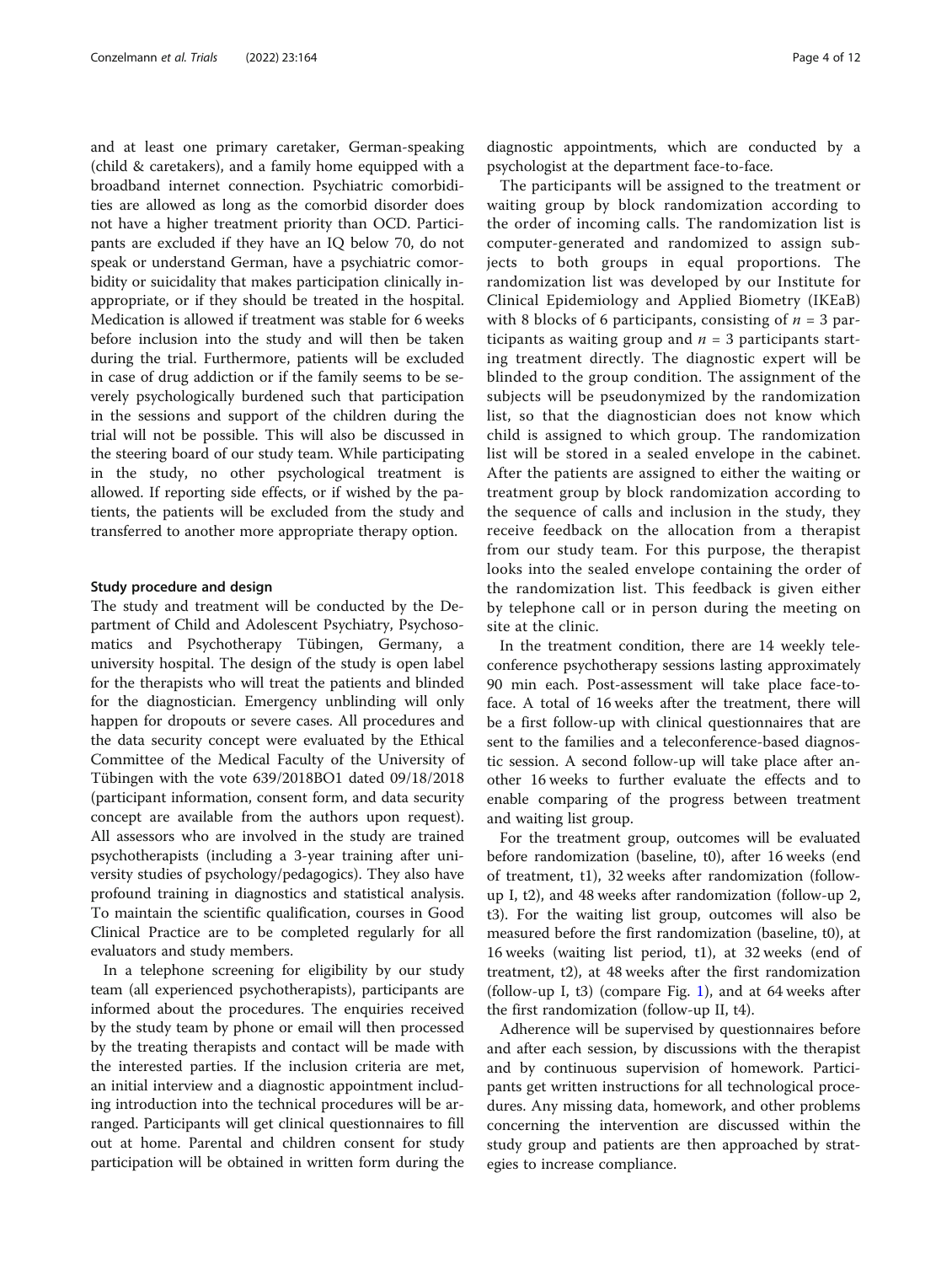<span id="page-4-0"></span>

| <b>TIME POINT</b>                      | Enrol- | Base-                                              | Allo-                   |                 |                                                    |                      |                         |                                                    | Close-                  |  |
|----------------------------------------|--------|----------------------------------------------------|-------------------------|-----------------|----------------------------------------------------|----------------------|-------------------------|----------------------------------------------------|-------------------------|--|
|                                        | ment   | line                                               | cation                  | Post allocation |                                                    |                      |                         |                                                    | out                     |  |
|                                        | $-t_1$ | $\mathbf{t}_\mathrm{o}$                            |                         | $t_{\rm x}$     | $t_1$                                              | $t_{\sf x}$          | $\boldsymbol{t}_2$      | $t_3$                                              | $t_4$                   |  |
| <b>ENROLMENT:</b>                      |        |                                                    |                         |                 |                                                    |                      |                         |                                                    |                         |  |
| Eligibility screen                     | x      |                                                    |                         |                 |                                                    |                      |                         |                                                    |                         |  |
| Informed consent                       | X      |                                                    |                         |                 |                                                    |                      |                         |                                                    |                         |  |
| Allocation                             |        |                                                    | $\overline{\mathsf{x}}$ |                 |                                                    |                      |                         |                                                    |                         |  |
| <b>INTERVENTIONS:</b>                  |        |                                                    |                         |                 |                                                    |                      |                         |                                                    |                         |  |
| [Treatment group]                      |        |                                                    | ٠                       |                 | ۰                                                  |                      |                         |                                                    |                         |  |
| [Waiting group]                        |        |                                                    |                         |                 | ٠                                                  |                      | ۰                       |                                                    |                         |  |
| <b>ASSESSMENTS:</b>                    |        |                                                    |                         |                 |                                                    |                      |                         |                                                    |                         |  |
| K-SADS (c, e)                          |        | $\overline{\mathsf{x}}$                            |                         |                 | $\overline{\mathsf{x}}$                            |                      | $\overline{\mathsf{x}}$ | $\overline{\mathsf{x}}$                            | $\overline{\mathsf{x}}$ |  |
| CY-BOCS (c)                            |        | X                                                  |                         |                 | X                                                  |                      | X                       | X                                                  | Χ                       |  |
| CFT 20-R $(c)$                         |        | $\overline{\mathsf{x}}$                            |                         |                 |                                                    |                      |                         |                                                    |                         |  |
| Anamnestic                             |        | $\overline{\mathsf{x}}$                            |                         |                 |                                                    |                      |                         |                                                    |                         |  |
| questions (e,c)                        |        |                                                    |                         |                 |                                                    |                      |                         |                                                    |                         |  |
| COIS-RC (c)                            |        | $\overline{\mathsf{x}}$                            |                         |                 | $\overline{\mathsf{x}}$                            |                      | $\overline{\mathsf{x}}$ | $\overline{\mathsf{x}}$                            | $\overline{\mathsf{x}}$ |  |
| COIS-RP (e)                            |        | $\overline{\mathsf{x}}$                            |                         |                 | $\overline{\mathsf{x}}$                            |                      | $\overline{\mathsf{x}}$ | X                                                  | X                       |  |
| YSR/11-18R (c)                         |        | x                                                  |                         |                 | x                                                  |                      | x                       | x                                                  | х                       |  |
| DIKJ (c)                               |        | $\overline{\mathsf{x}}$                            |                         |                 | $\overline{\mathsf{x}}$                            |                      | $\overline{\mathsf{x}}$ | $\overline{\mathsf{x}}$                            | $\overline{\mathsf{x}}$ |  |
| CTQ (c, e)                             |        | $\overline{\mathsf{x}}$                            |                         |                 |                                                    |                      |                         |                                                    |                         |  |
| ETI-KJ (c)                             |        | х                                                  |                         |                 |                                                    |                      |                         |                                                    |                         |  |
| HEXACO-Ju (c)<br>Engagement school     |        | $\overline{\mathsf{x}}$<br>$\overline{\mathsf{x}}$ |                         |                 | $\overline{\mathsf{x}}$<br>$\overline{\mathsf{x}}$ |                      | $\overline{\mathsf{x}}$ | $\overline{\mathsf{x}}$<br>$\overline{\mathsf{x}}$ | $\overline{\mathsf{x}}$ |  |
| (c)                                    |        |                                                    |                         |                 |                                                    |                      | $\overline{\mathsf{x}}$ |                                                    | X                       |  |
| JTCl/12-18 (c)                         |        | $\overline{\mathsf{x}}$                            |                         |                 | $\overline{\mathsf{x}}$                            |                      | $\overline{\mathsf{x}}$ | $\overline{\mathsf{x}}$                            | ᅑ                       |  |
| JTCl/7-11 (e)                          |        | $\overline{\mathsf{x}}$                            |                         |                 | $\overline{\mathsf{x}}$                            |                      | $\overline{\mathsf{x}}$ | $\overline{\mathsf{x}}$                            | X                       |  |
| SCARED-D (c, e)                        |        | х                                                  |                         |                 | x                                                  |                      | x                       | $\overline{\mathsf{x}}$                            | х                       |  |
| KINDL 7-13/14-17(c)                    |        | $\overline{\mathsf{x}}$                            |                         |                 | $\overline{\mathsf{x}}$                            |                      | $\overline{\mathsf{x}}$ | $\overline{\mathsf{x}}$                            | $\overline{\mathsf{x}}$ |  |
| Kiddo-KINDL (e)                        |        | $\overline{\mathsf{x}}$                            |                         |                 | X                                                  |                      | X                       | X                                                  | X                       |  |
| CBCL/6-18R (e)                         |        | х                                                  |                         |                 | x                                                  |                      | x                       | x                                                  | x                       |  |
| HEXACO-ESI (e)                         |        | $\overline{\mathsf{x}}$                            |                         |                 | $\overline{\mathsf{x}}$                            |                      | $\overline{\mathsf{x}}$ | $\overline{\mathsf{x}}$                            | $\overline{\mathsf{x}}$ |  |
| THQ(e)                                 |        | $\overline{\mathsf{x}}$                            |                         |                 |                                                    |                      |                         |                                                    |                         |  |
| ULQIE (e)                              |        | Х                                                  |                         |                 | X                                                  |                      | x                       | Х                                                  | x                       |  |
| CGI-S/I (t)                            |        | $\overline{\mathsf{x}}$                            |                         |                 | $\overline{\mathsf{x}}$                            |                      | $\overline{\mathsf{x}}$ | X                                                  | $\overline{\mathsf{x}}$ |  |
| CGAS (t)                               |        | $\overline{\mathsf{x}}$                            |                         |                 | $\overline{\mathsf{x}}$                            |                      | $\overline{\mathsf{x}}$ | $\overline{\mathsf{x}}$                            | X                       |  |
| CSQ(c)                                 |        |                                                    |                         |                 | $\overline{\mathsf{x}}$                            |                      | $\overline{\mathsf{x}}$ |                                                    |                         |  |
| $FBB-P(c)$                             |        |                                                    |                         |                 | х                                                  |                      | x                       |                                                    |                         |  |
| FBB-Eltern (e)                         |        |                                                    |                         |                 | Х                                                  |                      | x                       |                                                    |                         |  |
| BTPS (e)                               |        |                                                    |                         |                 | $\overline{\mathsf{x}}$                            |                      | $\overline{\mathsf{x}}$ |                                                    |                         |  |
| STFF(t)                                |        |                                                    |                         |                 | X                                                  |                      | X                       |                                                    |                         |  |
| <b>Catamnesis</b><br>questionnaire (e) |        |                                                    |                         |                 |                                                    |                      | X                       | x                                                  | X                       |  |
| App daily questions                    |        |                                                    |                         | $X^*$           |                                                    | $X^{\bullet\bullet}$ |                         |                                                    |                         |  |
| (c, e)                                 |        |                                                    |                         |                 |                                                    |                      |                         |                                                    |                         |  |
| App weekly                             |        |                                                    |                         | x               |                                                    | x                    |                         |                                                    |                         |  |
| questions (c, e)                       |        |                                                    |                         |                 |                                                    |                      |                         |                                                    |                         |  |
|                                        |        |                                                    |                         | X,              |                                                    | $X^{\ast\ast}$       |                         |                                                    |                         |  |
| App exposures (c)                      |        |                                                    |                         |                 |                                                    |                      |                         |                                                    |                         |  |
| <b>Weekly questions</b>                |        |                                                    |                         | $X^*$           |                                                    | $X^{\ast\ast}$       |                         |                                                    |                         |  |
| after therapy                          |        |                                                    |                         |                 |                                                    |                      |                         |                                                    |                         |  |
| sessions $(c, e, t)$                   |        |                                                    |                         |                 |                                                    |                      |                         |                                                    |                         |  |
|                                        |        |                                                    |                         |                 |                                                    |                      |                         |                                                    |                         |  |
| Posttreatment<br>questions (c, e, t)   |        |                                                    |                         |                 | x                                                  |                      | X                       |                                                    |                         |  |
|                                        |        |                                                    |                         | $X^*$           |                                                    | $X^{**}$             |                         |                                                    |                         |  |
|                                        |        |                                                    |                         |                 |                                                    |                      |                         |                                                    |                         |  |

Fig. 1 Schedule of enrolment, interventions, and assessments. Information about the diagnostic measures can be found in themanuscript text. Time points:  $-t1 =$  First contact and enrolment to the study; t0 = Baseline assessment; tx = Appassessments; t1 = After 16 weeks, Assessment at the end of intervention treatment group/begin treatment waiting group; t2= After 32 weeks, Follow-up I for treatment group/end of intervention waiting group; t3 = After 48 weeks, Followup IItreatment group/follow-up waiting group;  $t4 =$  After 48 weeks, Follow-up II waiting group. X means assessment in thetreatment and waiting group unless it is indicated that the assessment is only carried out in one specific group. TG=treatment group; WG = waiting group. p=assessed in parents, c = assessed in children, t =assessed in therapist. \* only TG,\*\* only WG

Participant retention is ensured by a good contact between all team members and the participants. If participants do not complete follow-up assessments, they are reminded by the study team or their therapist several times. Participants are also encouraged to follow the planned interventions; however, if other interventions might be more appropriate, they will be transferred to other treatment options. The patients agree to participate in the study and the associated follow-up interviews by means of the consent forms. Intrinsic motivation is triggered by the timely participation in the therapy by experts within the framework of the study and the reduction of the obsessive-compulsive symptoms through the treatment in the study, and extrinsic motivation is the encouragement by the diagnostician to carry out the follow-up interviews. There is no financial compensation for the patients.

The documentation of the follow-ups including questionnaires will be recorded manually in the respective patient folders and kept locked in the cabinets in the clinic. If participants do not at all adhere to the protocol, are not motivated, or want to quit the study, they will drop out of the study; however, this will be the last option and motivational work will be done in advance. All planned outcomes will, nevertheless, be assessed for dropouts. A digital list of dropouts is kept within the study team and we note the reason for their dropout. Information about non-compliance, problems, or harms are continuously documented during the trial after every treatment session.

Data collection is monitored by our study team who meets every week. If problems with data collection become obvious, the team decides together about required next steps to ensure data quality, e.g., telephone call with the participants to encourage data completion. There is no external supervision of the data. As we use a low-risk intervention, there will be no trial auditing. As mentioned, the project team meets every week to discuss trial conduct.

There are no planned interim analyses that might lead to trial finalization. Trial would be stopped only if the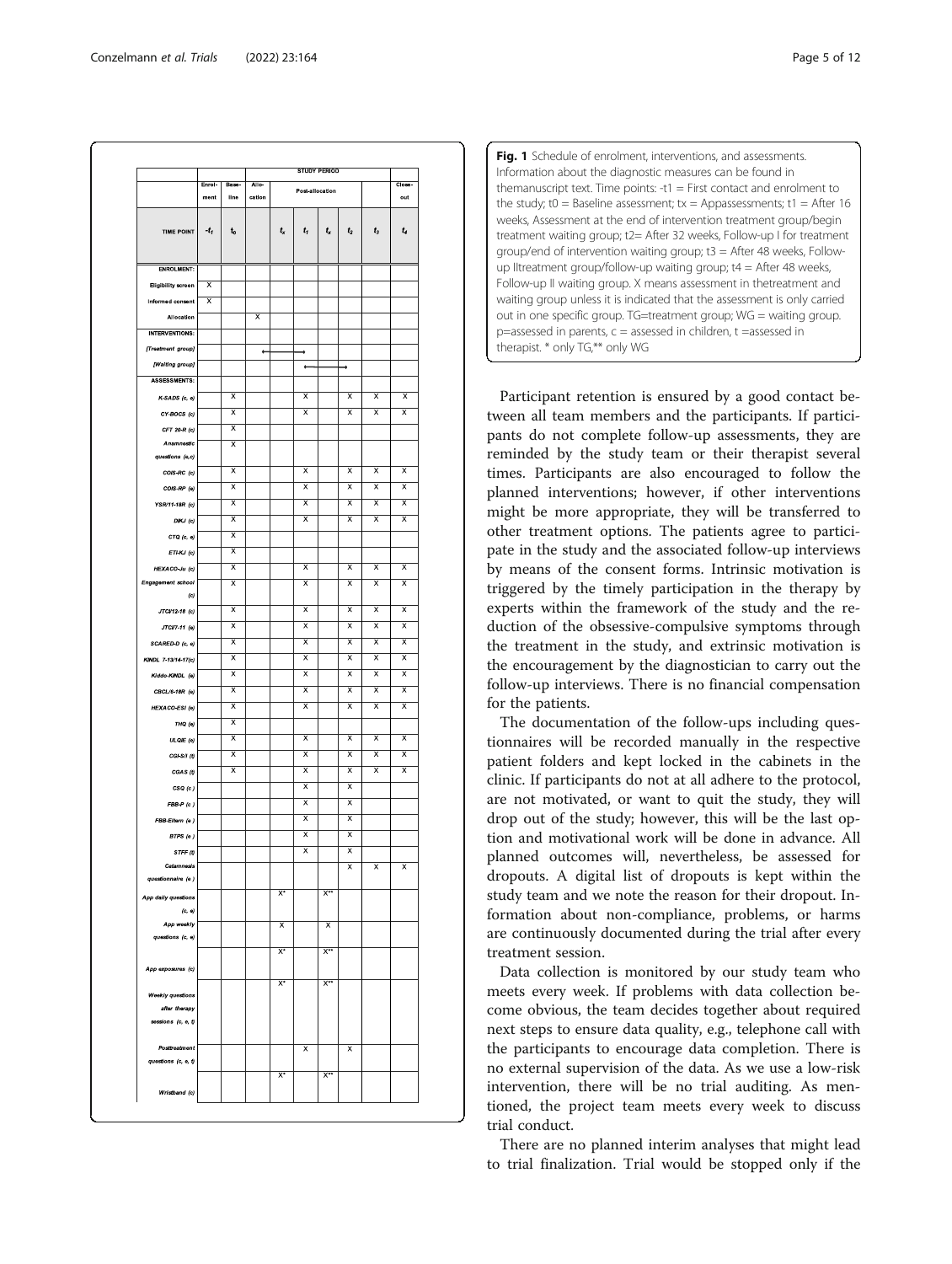team observes severe clinical reasons to stop the trail. These are, however, not expected because of our preliminary study and the fact that treatment is based on stateof-the art therapy methods. Data are in part only evaluated when needed, for example to show first preliminary results in presentations on conventions. If there are any changes to the protocol, these are discussed within the study team and the sponsor and changes are documented. If the protocol must be changed, the trials registry [ClinicalTrials.gov](http://clinicaltrials.gov) will be updated. Only the study team has access to the final dataset.

Results will be disseminated in scientific papers, presentations in conventions, or within the university hospital or public media. Additionally, the funder will be informed about the results.

# Questionnaires and interviews

Figure [1](#page-4-0) depicts the time points of measurement and source of all dependent variables.

# Primary outcome

The Children's Yale-Brown Obsessive Compulsive Scale (CY-BOCS) [[40\]](#page-10-0) will be used for the assessment of OCD symptoms and treatment response. The CY-BOCS is a clinician-administered instrument that evaluates obsessions and compulsions. The primary assessment endpoint is the comparison between the treatment and waiting group at t1.

# Secondary outcomes

The Child Obsessive-Compulsive Impact Scale (COIS-RC) is a 33-item self-report questionnaire to the impact of OCD symptoms on the psychosocial functioning of the children  $[41]$ . With a sociodemographic questionnaire, we will assess basic variables such as age, sex, course of the disorder, family situation, and school. The Schedule for Affective Disorders and Schizophrenia for School-Age Children Present and Lifetime Version (K-SADS-PL) [\[42](#page-10-0)] as a semi-structured clinical interview will be used for diagnostic assessments of a wide variety of psychiatric disorders. Clinical Global Impressions-Severity (CGI-S, SCI-I) is a clinical 7-point rating scale of symptom severity [[43\]](#page-10-0). The Youth Self Report (YSR/ 11-18R) is a 112-item 3-point scale completed by the children themselves and addresses a variety of behavioral and emotional problems [\[44\]](#page-10-0). Child Behavior Checklist (CBCL/6-18R), the CBCL, is a 113-item 3-point questionnaire for parents that assesses a wide range of child behavioral and emotional problems [[45\]](#page-10-0). Screen for Child Anxiety Related Emotional Disorders (SCARED): The SCARED assesses DSM-IV anxiety symptoms [\[46](#page-10-0)]. Questionnaire for Measuring Health-Related Quality of Life in Children and Adolescents (KINDL/Kiddo KINDL) is a 24-item 5-point scale self-report

questionnaire for children and parents to quality of life [[47\]](#page-10-0). With the Lebensqualitäts-Inventar für Eltern chronisch kranker Kinder (ULQIE), we will assess life quality of parents related to the impairment through the illness of the child  $[48]$ . Culture-free test (CFT-20-R) to assess cognitive functioning is used as a test for intelligence [[49\]](#page-10-0). The Depressionsinventar für Kinder und Jugendliche (DIKJ) will measure depressive symptoms in the children. It has 26 items and a 4-point scale [\[50](#page-10-0)]. We assess emotional, cognitive, and behavioral engagement at school with 5 items each filled out by the children and adolescents [\[51](#page-10-0)].

# Other outcomes

The Junior Temperament and Charakter Inventar (JTCI/ 12-18R/JTCI/7-11R) assesses temperament characteristics with  $103/86$  items and a 5-point scale  $[52]$ . To assess the core personality traits of children until 12 years, the parents will fill out the HEXACO- Elementary School Inventory (HEXACO-ESI). Adolescents (12 years and older) complete according items from a middle school inventory themselves (HEXACO-JU) based on the HEX-ACO model of personality factors [[53](#page-10-0)]. For another study, we will also assess trauma questionnaires to answer trauma-related questions: The Childhood Trauma Questionnaire (CTQ) as a 5-point scale and 28 items measures trauma experience such as sexual abuse or emotional neglect [\[54\]](#page-10-0). Furthermore, we will assess the Essener Trauma Inventar für Kinder und Jugendliche (ETI-KJ) for posttraumatic symptoms [\[55](#page-10-0)] as well as the Trauma History Questionnaire (THQ) as a 24-item measure of traumatic events [[56\]](#page-10-0).

# Session questionnaires

After each session, we will obtain information about the following: (a) impairment through specific OCD symptoms, (b) questions about satisfaction with the session and (c) the patient-therapist relationship, (d) questions about homework compliance and technical problems, (e) information about missed sessions, (f) deviations from the manual, and (g) session length. With a postexperimental questionnaire, we will ask for satisfaction about different elements of the therapeutic intervention, such as (a) manual, (b) technique, (c) patient-therapist relationship, (d) improvement, (e) problems, (f) preference over traditional therapy approaches, and (g) decisions about useful therapy elements. These questions were also partially derived from questionnaires about treatment fidelity, acceptability, integrity, and engagement such as Session Integrity Checklist (SIC) used by Kazdin and colleagues [\[57](#page-10-0)], the Manual Rating Form (MRF developed by Kendall and colleagues [[58](#page-10-0)], a Therapist Feedback Form (STFF), barriers to treatment scale (BTPS [\[59\]](#page-10-0)), a consumer satisfaction questionnaire (TAI,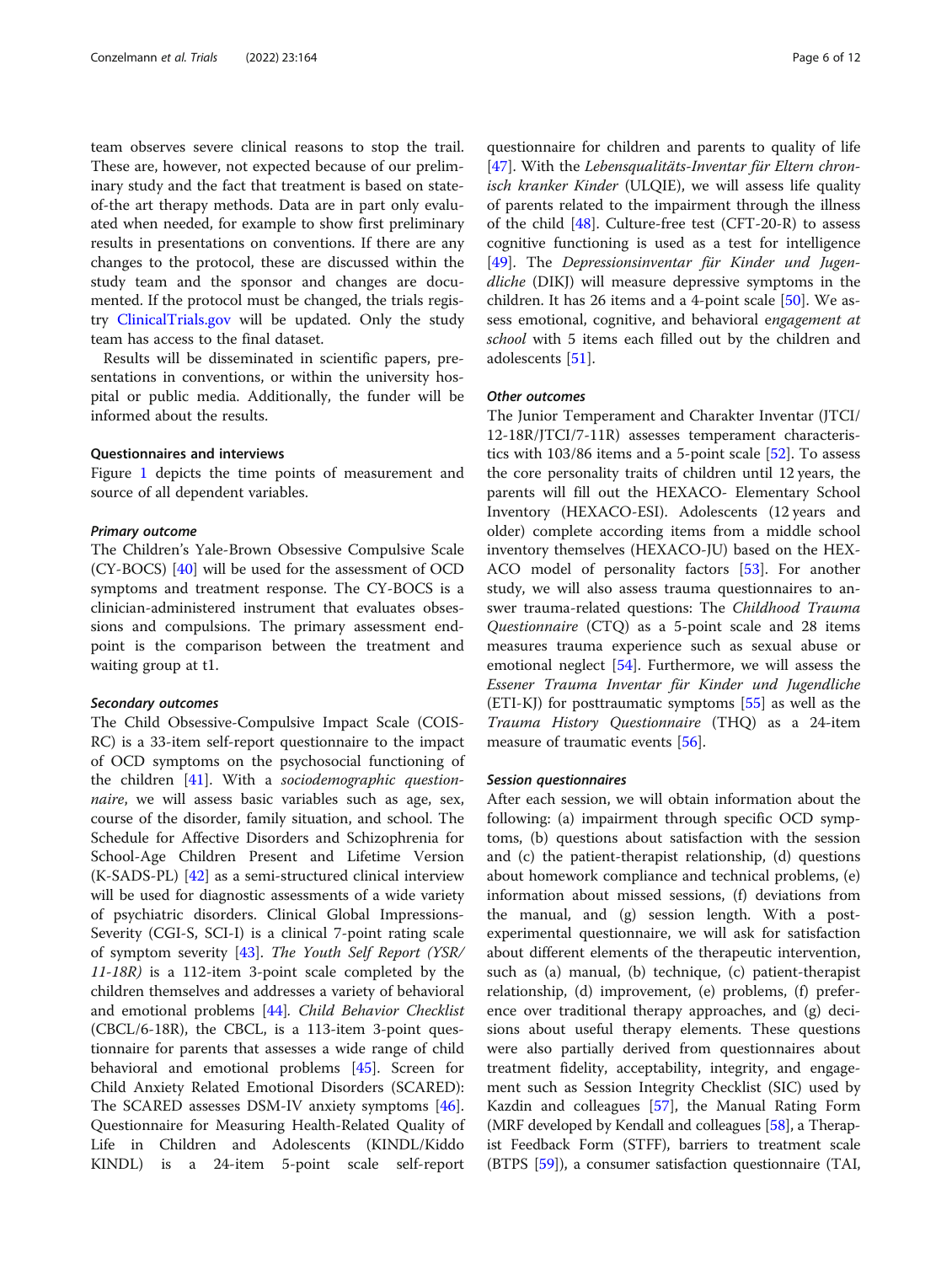[[60](#page-10-0)]), and the Client Satisfaction Questionnaire-8 (CSQ-8 [[61](#page-11-0)]). We will also collect information to premature dropouts and ask participants whether they agree to fill out our post-experimental questionnaires. The therapist will also provide data in post-experimental questionnaires.

# Apps

We will use two apps for the project. The first app is an app with specific questions about the severity of children's OCD and evaluations of the day or week. We will assess children and their parents with questions to the children's OCD symptoms and impairment, avoiding behavior, mood, quality of the day, and daily hassles every day (in the evening). Furthermore, once a week, we will obtain in children's and parents' information about symptom development. Finally, the app prepares and evaluates exposures as well as levels of distress before, during, and after the exposures as well as avoiding behavior. Data of this app will be used for the therapy sessions and is discussed with the families. The second app will be a physiology app that connects the smartphone with a physiology wristband (BEURER AS 97). This app sends markers (e.g., beginning and end of exposures, beginning and end of bed time) and transfers the physiological data to save local storages at the university hospital. Data quality and entrance of the data into the hospital's safe databases is continuously supervised and patients are reminded to complete the questions if they forgot it.

# Psychophysiology

To ensure objectivity of data while using a BEURER AS 97 wristband, we will assess heart rate and activity (body movements) to indicate distress levels in the children during one afternoon until the morning for 1 day during the week and 1 day during the weekend [[62\]](#page-11-0). Additionally, we will assess baseline physiology before each therapy session to register distress levels. Activity levels during sleep will estimate sleep quality.

# Manual/therapy sessions

The psychotherapy sessions will be conducted by experienced psychological psychotherapists and they resemble classical in-office psychotherapy with the exception of the usage of teleconferences with the software Vidyo and the additional availability of data for the therapeutic procedure assessed by the app. For the teleconferences, patients will use a tablet and home WIFI and for the app a Samsung Galaxy A5/A50 smartphone with mobile internet provided by the study team. In addition, children will wear a Beurer active AS 97 wristband to measure physiological data. The therapy consists of 14 weekly sessions which each last around 90 min, completed within 16 weeks. The procedure and content of the

therapy including material are based on the behavioral therapeutic manual of Wewetzer and Wewetzer [\[63](#page-11-0)]. Work sheets will be provided through the cloud BW sync&share; however, this service will soon end for our department. Therefore, a cloud system from our clinic will also be provided whereby each patient and family have their own folder, where they can upload completed material. The treatment will start with psychoeducation, followed up by cognitive interventions and exposure therapy starting in session 4 in combination with response prevention and cognitive therapy. At the end of treatment, there will be two sessions with additional elements for relapse prevention. Each session starts with questions to homework and technical problems. Before each session, the therapist will evaluate the app data from during the week and discuss relevant points with the children and later also the parents. During the session with the child, patient and therapist will work on exposures and cognitive elements. The session will include elements where the children are alone and where the parents are alone and all together depending on children's age. At the end, there is also some contact with the parents. After every session, patients, parents, and therapists will answer the questionnaires of the session online. More information about the manual can be obtained from the authors. If there are any events that lead to the conclusion that our patients should need another form of treatment, we will lead them to a more suitable treatment option. Any adverse events, protocol injuries, or unexpected events will be noted, followed up by an internal consultation and decision about the subsequent procedure with all members of our team.

# Technical equipment

We will use the home WiFi access for the teleconferences which are provided via the software Vidyo on tablet, display 10.1 inch 1920 × 1200 IPS, CPU: Qualcomm Snapdragon 625, Memory 4 GB, Storage 64 GB, OS: Android 7.1.1 offered and configured by our department. Therapists will use computers with webcam in their offices at the department. Children and parents will also receive configured smartphones with the questionnaires and the physiology app and mobile internet data packages. Therapy materials are provided via the cloud bwSync&share/Clinic cloud. Physiological data is assessed with Beurer AS97 wristbands.

# Data security concept

We will conduct the study in collaboration with the IT department and data security specialists of our university. The data security concept is available from the authors upon request. The smartphones and tablets are secured with passwords and a software to block undesired internet platforms. The password is only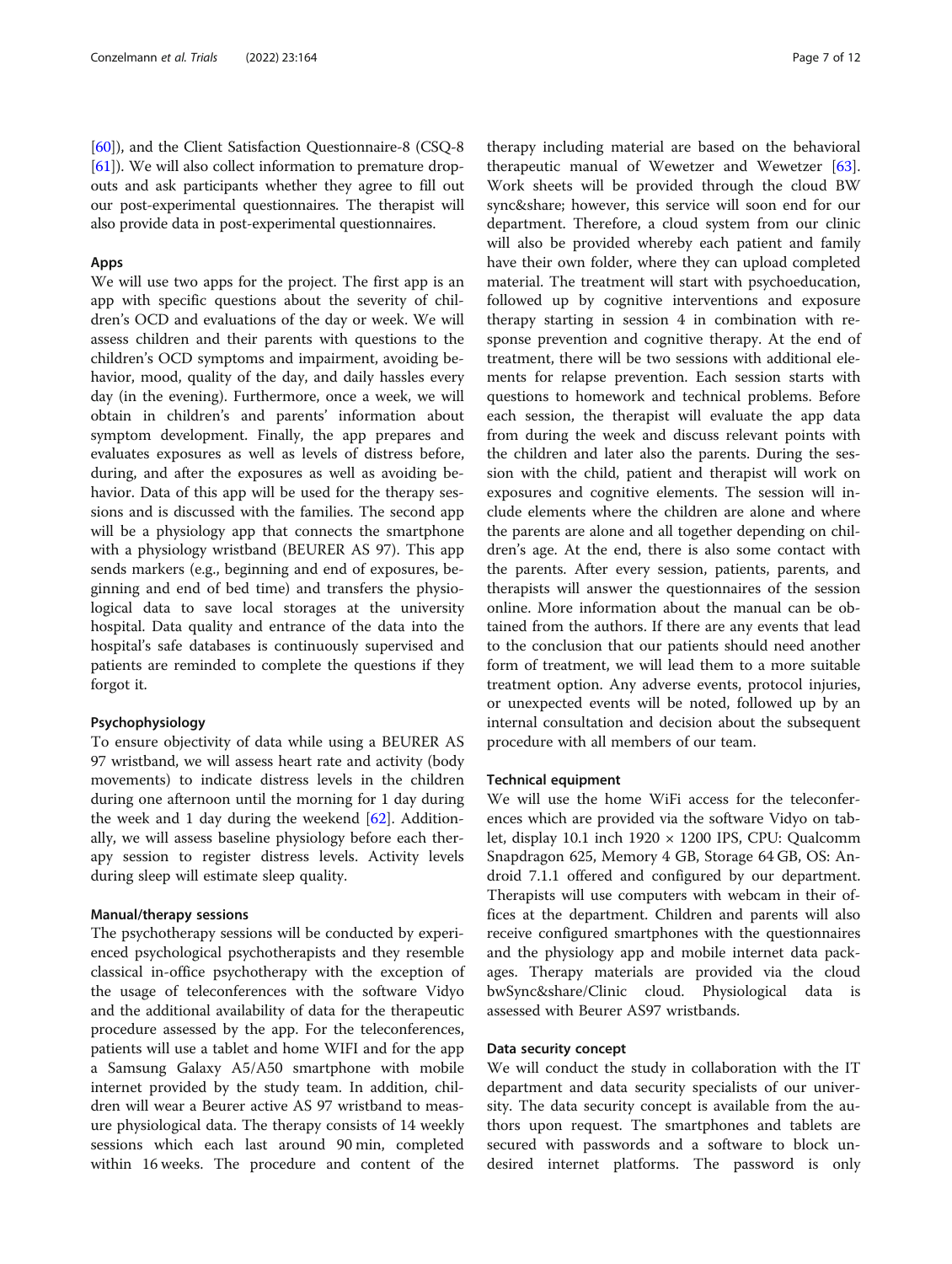exchanged with the families when required because of technical problems. Families have to sign that they ensure that they use the hardware safely only for study purposes and taking care to protect their data. Data of the app will be safely transferred to intermediate servers and from there to servers in the hospital, all encrypted and secured with firewalls. There is no long-term storage of data on the smartphone. After study leave, all devices will be newly configured. An overview over the used Integrated Mobile Health Research Platform (IMeRa) can be found on the following website: [http://](http://www.medizin.uni-tuebingen.de/nfmi/imera/imera_start.html) [www.medizin.uni-tuebingen.de/nfmi/imera/imera\\_start.](http://www.medizin.uni-tuebingen.de/nfmi/imera/imera_start.html) [html.](http://www.medizin.uni-tuebingen.de/nfmi/imera/imera_start.html) Worksheets and other therapy material will be exchanged between the therapist and the families via the safe clouds bwSync&Share/clinic cloud. Individuals get password-protected folders. All data will be stored using pseudonyms. Apps and cloud folders will be protected from people who are not part of the study team accessing the data. Regular data entry into the databases are continuously checked by our team members. Both apps were developed by the IT department. The reasons for this were data protection and the avoidance of unwanted data manipulation (e.g., extrapolation or smoothing of measured values).

# Statistical analysis

We will use SPSS for data analysis. For all diagnostic parameters, we will assess treatment efficiency with ANO-VAs with group as the between-subject factor (treatment group (experimental group), waiting group (control group)) and time (t0 = diagnostic assessment, t1 = end of treatment treatment group/end of waiting period, t2 follow-up I treatment group/ end of treatment waiting group, t3 follow-up II treatment group/follow-up I waiting group, t4 follow-up II waiting group) as the withinsubject factors. The most important outcome analysis will be the comparison in CY-Bocs score between the treatment and waiting group at t1. A comparable repeated measures ANOVA will be conducted for the time between t0 and t1 concerning weekly app questions/aggregated physiological data over the week but the time factor is week 1 to week 14. This is to indicate weekly symptom course and differences to the data assessed during waiting in the waiting group. Deeper analyses will concentrate on symptom course and intra-individual variability for daily app questions. Answers of child, parents, and therapist are correlated to investigate their agreement. Additionally, we will evaluate if avoidance behavior during exposures is related to treatment success within exposures with correlations of severity of avoidance behavior and anxiety decrease during exposures. We will also evaluate the influence of avoidance behavior during exposures and during the day on symptom decrease over the treatment assessed via CYBOCs with correlations. Descriptively, we evaluate the answers of our post-experimental questionnaire to treatment compliance, feasibility, and satisfaction as well as the within session questions. We will also compare the number of dropouts between the experimental group and the waiting group with t-tests. Integrity is descriptively evaluated with the session questionnaires provided by the therapist. Data will be analyzed to see if missing values are correlated with any basic effects. Little's Missing Completely at Random Test (MCAR) will be used to check whether they are randomly distributed. The recommendations of the National Research Council will be followed. If there are missing data, we will report analyses with all data available. There will be enough data for the comparison between t0 and t1. A second set of analyses will also include the follow-up assessments where some missing data might appear. We might additionally report analyses with imputations. Significance will be followed up with Bonferroni-corrected paired contrasts. Alpha level is 5% and all tests will be conducted two-tailed.

# **Discussion**

With our approach, we aim at developing an internetbased state-of-the art psychotherapy for children and adolescents with OCD conducted by psychotherapist experts ensuring a wide acceptability in patients, therapists, and the health system. Previous internet-based approaches in OCD mainly used self-help elements, partially supported by email contacts of psychotherapists, often no experts and partially with small sample sizes [\[5](#page-9-0), [12,](#page-9-0) [26,](#page-10-0) [36](#page-10-0), [37\]](#page-10-0). These approaches have many advantages and were very successful; nevertheless, there is indication that the treatment success may be stronger when the therapist is directly involved as summarized in the introduction of this paper. To be able to address the same therapy effect factors as found in classical face-toface therapies, we used an approach with all elements of a highly effective cognitive face-to-face behavioral therapy and only replaced contacts in the office by teleconferences and enhanced the therapy by real-time information through an app. We are convinced that such an approach would be more acceptable by health insurance providers and also psychotherapists and patients. Since the outbreak of the corona pandemic, psychotherapists have been increasingly forced to use teleconferences to treat their patients instead of face-to-face sessions. During this period, tele-medical approaches are more than ever a high-priority topic.

So far, our experience with our internet psychotherapy of OCD patients and their families is based on our pilot study of feasibility to develop the treatment procedure and the first treated patients in this study evaluating treatment efficiency. Overall, results are very positive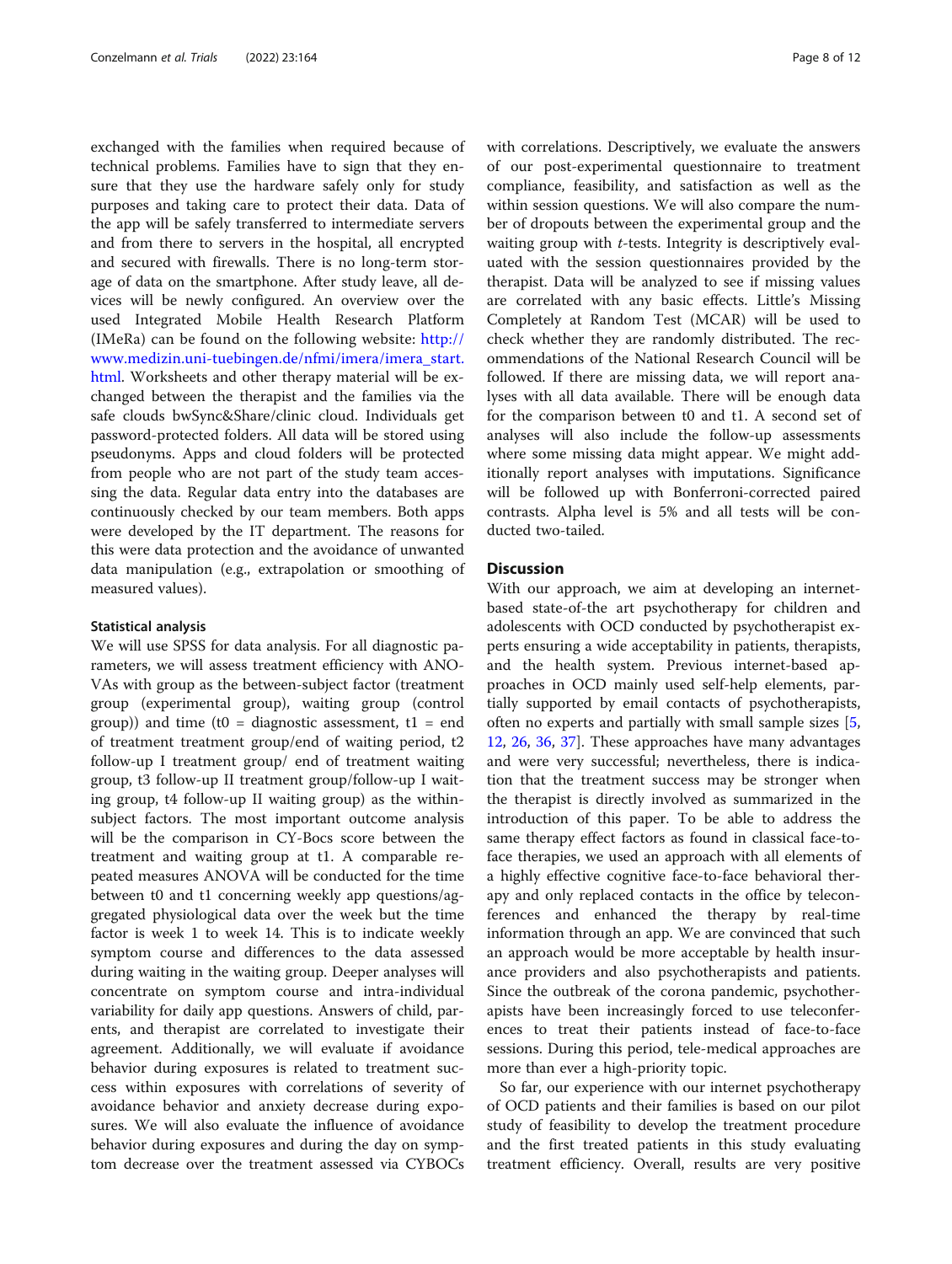with respect to symptom decline, patient, and therapist satisfaction and compliance and we are convinced about the feasibility of our approach.

Although our experience is very positive, there are several points that must be considered when conducting internet-based psychotherapy in patients. An important issue in such study approaches is surely the implementation and development of the data security concept and data transfer which required meticulous thought and work in the current study. Furthermore, the project was developed within intensive discussions in our international OCD experts work group to be able to deliver psychotherapy with such a high quality. Using technology of course also requires an effort by patients and therapists as well as continuous support with respect to technical problems (e.g., no internet connection of the smartphones, data delivery problems, video sessions cannot be started). It also must be noted that mobile internet in Germany has to be improved. Therefore, our app was developed in such a way that data transfer was minimal. Additionally, families are required to be equipped with WIFI access that is, however, mostly realized. It is also important to consider that webcams sometimes have the problem that the therapist cannot see everything in the room, especially with more family members involved. It is also not always possible to see if the patient focuses on the feared object during exposures. Therefore, it can sometimes be helpful to use 180 or 360° webcams or also eye tracker glasses to follow the gaze of the patients. Of course, we intend with our project to detect and to eliminate technological problems and to perfect the treatment manual which will then be easy to use by psychotherapists, including those with less experience of OCD therapeutic interventions. One further important point to be considered is the occurrence of unforeseen circumstances such as a case of emergency during teleconferences, which are beyond the control of the therapist. Then, it is important to contact the ambulance or police.

Finally, while the use of internet approaches is permitted, it is not yet confirmed whether all health insurance providers will pay for this type of therapy, which will impact the acceptability and distribution of these approaches. The Corona pandemic has paved the way for such contracts to begin to establish, perhaps hybrid approaches with both face-to-face and internet-based therapy elements could be the future.

In further studies in collaboration with our iCBTinOCD group, we are planning to develop a multisite individualized stepped care study to investigate which OCD patients need what extent of psychotherapy and also which kinds of therapy, such as classical in-office psychotherapy, internet-based psychotherapy, telephone therapy, or medication. Additionally, we intend to derive internet-based treatment protocols for other psychiatric or somatic disorders with mental problems. Further research is needed to investigate how much therapist contact is needed for internet-based psychotherapies. It will also be important to investigate internet-based treatment effect factors and also side effects [[15\]](#page-9-0). Predictors of treatment success have to be detected, possibly with the help of machine learning approaches. Furthermore, we need more information about long-term effects of these new approaches which will develop over time.

We conclude that internet-based psychotherapies have—beyond all challenges—a lot of advantages and may reach patients that have no other possibility to get competent help, especially in rural areas. With increasing digitalization, these approaches could become more and more prominent and may be able to link different experts struggling to get together for the health of our patients. Therefore, internet-based approaches may become an important further treatment approach besides classical treatment options.

# Trial status

This is protocol version 1. Participant recruitment began in May 2019, and the project will approximately be completed in February 2022. Our active recruitment including a cost-intensive online campaign ended in December 2020. Afterwards, no further patients were included into the study and we will start with data preprocessing of the available patients in December 2021 as the final sample. An earlier submission to TRIALS was not possible as the authors were involved in clinical requirements further complicated by the pandemic and the project timeline had to be extended.

#### Abbreviations

iCBT: Internet-based psychotherapy; OCD: Obsessive-compulsive disorder; GBIT: Geschäftsbereich Informationstechnologie; IMeRa: Integrated Mobile Health Research Platform; K-SADS-PL: The Schedule for Affective Disorders and Schizophrenia for School-Age Children Present and Lifetime Version; CY-BOCS: The Children's Yale-Brown Obsessive Compulsive Scale; CGI-S: Clinical Global Impressions-Severity; CGI-I: Clinical Global Impression scale- Improvement; COIS-RC: The Child Obsessive-Compulsive Impact Scale; YSR/11-18R: The Youth Self Report; CBCL/16-18R: Child Behavior Checklist; SCARED: Screen for Child Anxiety Related Emotional Disorders; KINDL/Kiddo KINDL: Questionnaire for Measuring Health-Related Quality of Life in Children and Adolescents; ULQIE: Lebensqualitäts-Inventar für Eltern chronisch kranker Kinder; CFT-20- R: Culture-free test; DIKJ: Depressionsinventar für Kinder und Jugendliche; JTCI/ JTCI/7-11: Junior Temperament and Charakter Inventar; HEXACO: Personality Inventory-Revised, Honesty-Humiliyt, Emotionality, eXtraversion, Agreeableness (versus Anger), Conscientiousness, Openness to Experience; CTQ: Childhood Trauma Questionnaire; ETI-KJ: Essener Trauma Inventar für Kinder und Jugendliche; THQ: Trauma History Questionnaire

# Authors' contributions

All authors were involved in the conception of the study and treatment. HL, MN, and VB were mainly responsible for IT elements and concept. AC was mainly responsible for the first draft of the manuscript which was then overworked by all other authors. All authors approved the final manuscript.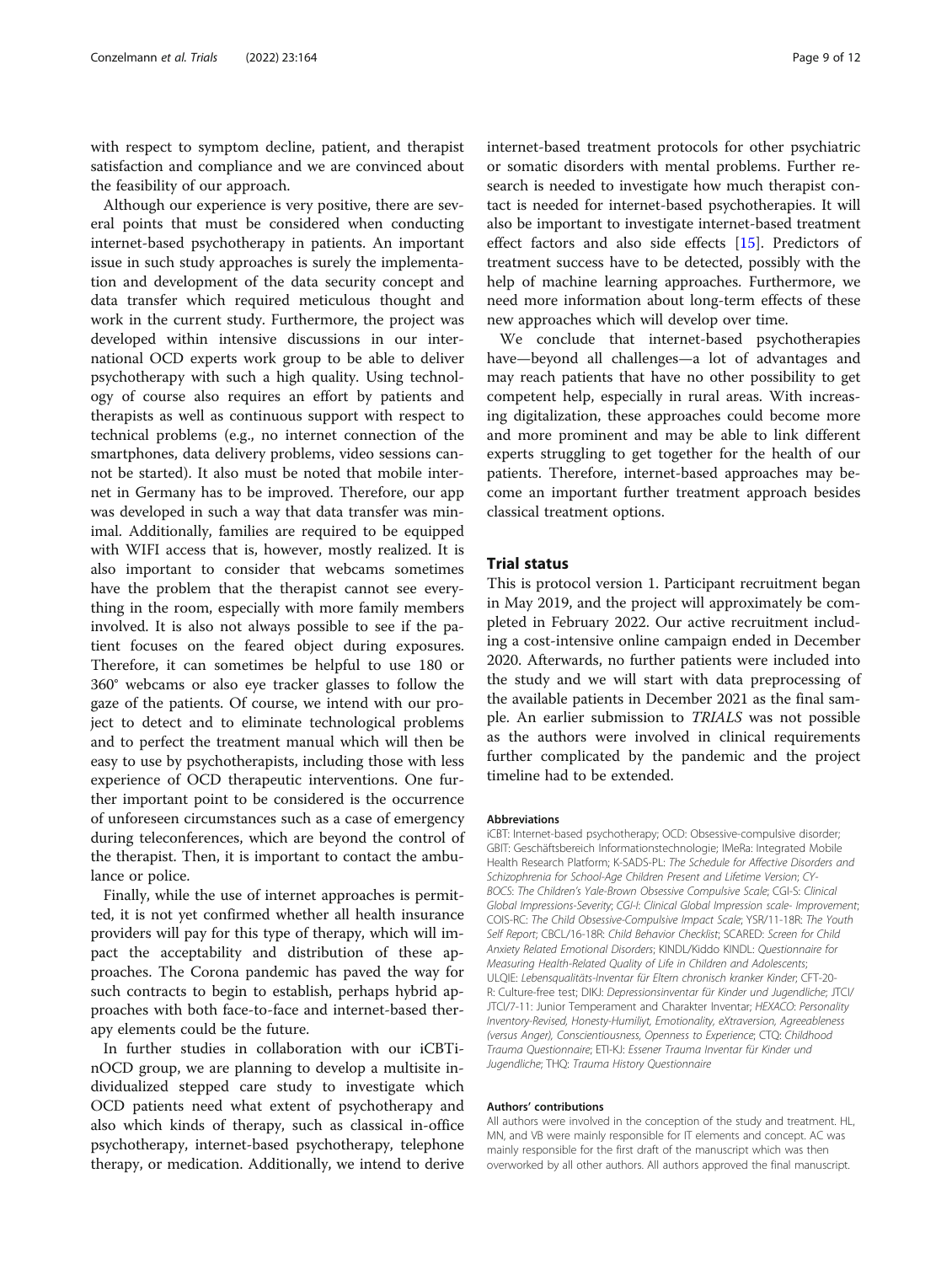# <span id="page-9-0"></span>Funding

The study was evaluated and funded by the Ministry of Ministry of Social Affairs, Health and Integration Baden Württemberg, Germany. The ministry was not involved in any other steps of the study, including the original design, study analyses, data interpretation, or the paper preparation. Open Access funding enabled and organized by Projekt DEAL. Open Access funding enabled and organized by Project DEAL and by Open Access Publishing Fund of University of Tübingen.

# Availability of data and materials

Material and later data can be obtained by the corresponding authors upon request.

# **Declarations**

# Ethics approval and consent to participate

The study was approved by the ethics committee of the medical faculty of Tübingen, Germany with the vote 639/2018BO1 dated 09/18/2018. All participants provided written informed consent.

# Consent for publication

All authors agree with the submission of this paper to Trials.

## Competing interests

The authors declare that they have no competing interests.

# Author details

<sup>1</sup>Department of Child and Adolescent Psychiatry, Psychosomatics and Psychotherapy, University Hospital of Psychiatry and Psychotherapy, Osianderstr. 14-16, 72076 Tübingen, Germany. <sup>2</sup>PFH – Private University of Applied Sciences, Department of Psychology (Clinical Psychology II), Göttingen, Germany. <sup>3</sup>Section for Information Technology, University Hospital Tübingen, Tübingen, Germany. <sup>4</sup> Freelance Software Developer, Reutlingen, Germany. <sup>5</sup>Child and Adolescent Psychiatry and Psychotherapy, Clinics of the City of Cologne, Cologne, Germany. <sup>6</sup>Institute of Neuroscience and Physiology, University of Gothenburg, Gothenburg, Sweden. <sup>7</sup>Regional Centre for Child and Youth Mental Health and Child Welfare Faculty of Medicine and Health Sciences, Trondheim, Norway. <sup>8</sup>Department of Child and Adolescent Psychiatry, Academisch Medisch Centrum Universiteit van Amsterdam, Amsterdam, The Netherlands. <sup>9</sup>Faculty of Psychology, University of Iceland, Reykjavik, Iceland. 10Academic Center for Child and Adolescent Psychiatry, Amsterdam, The Netherlands. <sup>11</sup>Centre for Child and Adolescent Mental Health, Eastern and Southern, Division of Mental Health and Addiction, Oslo, Norway. <sup>12</sup>Division of Mental Health Services, Akershus University Hospital, Lørenskog, Norway. 13Duke Child and Family Study Center, Durham, USA. 14Department of Child and Adolescent Psychiatry and Psychology, Hospital Clínic de Barcelona, Barcelona University, CIBERSAM, Barcelona, Spain.

# Received: 11 September 2021 Accepted: 29 January 2022 Published online: 21 February 2022

### References

- 1. Piacentini J, Bergman RL, Keller M, McCracken J. Functional impairment in children and adolescents with obsessive-compulsive disorder. J Child Adolesc Psychopharmacol. 2003;13(Suppl 1):61–9. [https://doi.org/10.1089/1](https://doi.org/10.1089/104454603322126359) [04454603322126359.](https://doi.org/10.1089/104454603322126359)
- 2. Barrett PM, Farrell L, Pina AA, Peris TS, Piacentini J. Evidence-based psychosocial treatments for child and adolescent obsessive-compulsive disorder. J Clin Child Adolesc Psychol. 2008;37(1):131–55. [https://doi.org/10.1](https://doi.org/10.1080/15374410701817956) [080/15374410701817956](https://doi.org/10.1080/15374410701817956).
- Freeman J, Garcia A, Frank H, Benito K, Conelea C, Walther M, et al. Evidence base update for psychosocial treatments for pediatric obsessive-compulsive disorder. J Clin Child Adolesc Psychol. 2014;43(1):7–26. [https://doi.org/10.1](https://doi.org/10.1080/15374416.2013.804386) [080/15374416.2013.804386](https://doi.org/10.1080/15374416.2013.804386).
- 4. Pittig A, Kotter R, Hoyer J. The struggle of behavioral therapists with exposure: self-reported practicability, negative beliefs, and therapist distress about exposure-based interventions. Behav Ther. 2019;50(2):353–66. [https://](https://doi.org/10.1016/j.beth.2018.07.003) [doi.org/10.1016/j.beth.2018.07.003](https://doi.org/10.1016/j.beth.2018.07.003).
- 5. Himle JA, Fischer DJ, Muroff JR, Van Etten ML, Lokers LM, Abelson JL, et al. Videoconferencing-based cognitive-behavioral therapy for obsessive-

compulsive disorder. Behav Res Ther. 2006;44(12):1821–9. [https://doi.org/1](https://doi.org/10.1016/j.brat.2005.12.010) [0.1016/j.brat.2005.12.010.](https://doi.org/10.1016/j.brat.2005.12.010)

- 6. Stobie B, Taylor T, Quigley A, Ewing S, Salkovskis PM. "Contents may vary": a pilot study of treatment histories of OCD patients. Behav Cogn Psychother. 2007;35(3):273–82. <https://doi.org/10.1017/S135246580700358X>.
- 7. Shafran R, Clark DM, Fairburn CG, Arntz A, Barlow DH, Ehlers A, et al. Mind the gap: improving the dissemination of CBT. Behav Res Ther. 2009;47(11): 902–9. [https://doi.org/10.1016/j.brat.2009.07.003.](https://doi.org/10.1016/j.brat.2009.07.003)
- 8. Marques L, LeBlanc NJ, Weingarden HM, Timpano KR, Jenike M, Wilhelm S. Barriers to treatment and service utilization in an internet sample of individuals with obsessive–compulsive symptoms. Depression Anxiety. 2010; 27(5):470–5. [https://doi.org/10.1002/da.20694.](https://doi.org/10.1002/da.20694)
- 9. Mancebo MC, Boisseau CL, Garnaat SL, Eisen JL, Greenberg BD, Sibrava NJ, et al. Long-term course of pediatric obsessive-compulsive disorder: 3 years of prospective follow-up. Compr Psychiatry. 2014;55(7):1498–504. [https://doi.](https://doi.org/10.1016/j.comppsych.2014.04.010) [org/10.1016/j.comppsych.2014.04.010.](https://doi.org/10.1016/j.comppsych.2014.04.010)
- 10. Newman MG, Szkodny LE, Llera SJ, Przeworski A. A review of technologyassisted self-help and minimal contact therapies for drug and alcohol abuse and smoking addiction: is human contact necessary for therapeutic efficacy? Clin Psychol Rev. 2011;31(1):178–86. [https://doi.org/10.1016/j.cpr.2](https://doi.org/10.1016/j.cpr.2010.10.002) [010.10.002](https://doi.org/10.1016/j.cpr.2010.10.002).
- 11. Lenhard F, Vigerland S, Andersson E, Rück C, Mataix-Cols D, Thulin U, et al. Internet-delivered cognitive behavior therapy for adolescents with obsessive-compulsive disorder: an open trial. Plos One. 2014;9(6):e100773. [https://doi.org/10.1371/journal.pone.0100773.](https://doi.org/10.1371/journal.pone.0100773)
- 12. Andersson E, Hedman E, Ljotsson B, Wikstrom M, Elveling E, Lindefors N, et al. Cost-effectiveness of internet-based cognitive behavior therapy for obsessive-compulsive disorder: results from a randomized controlled trial. J Obsessive-Compulsive Relat Disord. 2015;4:47–53. [https://doi.org/10.1016/j.](https://doi.org/10.1016/j.jocrd.2014.12.004) [jocrd.2014.12.004](https://doi.org/10.1016/j.jocrd.2014.12.004).
- 13. Hedman E, Ljotsson B, Lindefors N. Cognitive behavior therapy via the Internet: a systematic review of applications, clinical efficacy and costeffectiveness. Expert Rev Pharmacoecon Outcomes Res. 2012;12(6):745–64. <https://doi.org/10.1586/erp.12.67>.
- 14. Rooksby M, Elouafkaoui P, Humphris G, Clarkson J, Freeman R. Internetassisted delivery of cognitive behavioural therapy (CBT) for childhood anxiety: systematic review and meta-analysis. J Anxiety Disord. 2015;29:83– 92. <https://doi.org/10.1016/j.janxdis.2014.11.006>.
- 15. Mewton L, Smith J, Rossouw P, Andrews G. Current perspectives on Internet-delivered cognitive behavioral therapy for adults with anxiety and related disorders. Psychol Res Bbeh Manag. 2014;7:37. [https://doi.org/10.214](https://doi.org/10.2147/PRBM.S40879) [7/PRBM.S40879](https://doi.org/10.2147/PRBM.S40879).
- 16. Andersson G, Cuijpers P, Carlbring P, Riper H, Hedman E. Guided Internetbased vs. face-to-face cognitive behavior therapy for psychiatric and somatic disorders: a systematic review and meta-analysis. World Psychiatry. 2014;13(3):288–95. [https://doi.org/10.1002/wps.20151.](https://doi.org/10.1002/wps.20151)
- 17. Spence SH, Donovan CL, March S, Gamble A, Anderson RE, Prosser S, et al. A randomized controlled trial of online versus clinic-based CBT for adolescent anxiety. J Consult Clin Psychol. 2011;79(5):629–42. [https://doi.](https://doi.org/10.1037/a0024512) [org/10.1037/a0024512](https://doi.org/10.1037/a0024512).
- 18. Vigerland S, Lenhard F, Bonnert M, Lalouni M, Hedman E, Ahlen J, et al. Internet-delivered cognitive behavior therapy for children and adolescents: a systematic review and meta-analysis. Clin Psychol Rev. 2016;50:1–10. [https://doi.org/10.1016/j.cpr.2016.09.005.](https://doi.org/10.1016/j.cpr.2016.09.005)
- 19. Hollis C, Falconer CJ, Martin JL, Whittington C, Stockton S, Glazebrook C, et al. Annual Research Review: digital health interventions for children and young people with mental health problems - a systematic and meta-review. J Child Psychol Psychiatry. 2017;58(4):474–503. [https://doi.org/10.1111/jcpp.12663.](https://doi.org/10.1111/jcpp.12663)
- 20. Pennant ME, Loucas CE, Whittington C, Creswell C, Fonagy P, Fuggle P, et al. Computerised therapies for anxiety and depression in children and young people: a systematic review and meta-analysis. Behav Res Ther. 2015; 67:1–18. <https://doi.org/10.1016/j.brat.2015.01.009>.
- 21. Wolters LH, Op de Beek V, Weidle B, Skokauskas N. How can technology enhance cognitive behavioral therapy: the case of pediatric obsessive compulsive disorder. BMC Psychiatry. 2017;17(1):226.
- 22. Wootton BM, Dear BF, Johnston L, Terides MD, Titov N. Self-guided internet administered treatment for obsessive-compulsive disorder: results from two open trials. J Obsessive Compul Relat Disord. 2014;3(2):102–8. [https://doi.](https://doi.org/10.1016/j.jocrd.2014.03.001) [org/10.1016/j.jocrd.2014.03.001](https://doi.org/10.1016/j.jocrd.2014.03.001).
- 23. Wootton BM, Dear BF, Johnston L, Terides MD, Titov N. Self-guided internetdelivered cognitive behavior therapy (iCBT) for obsessive–compulsive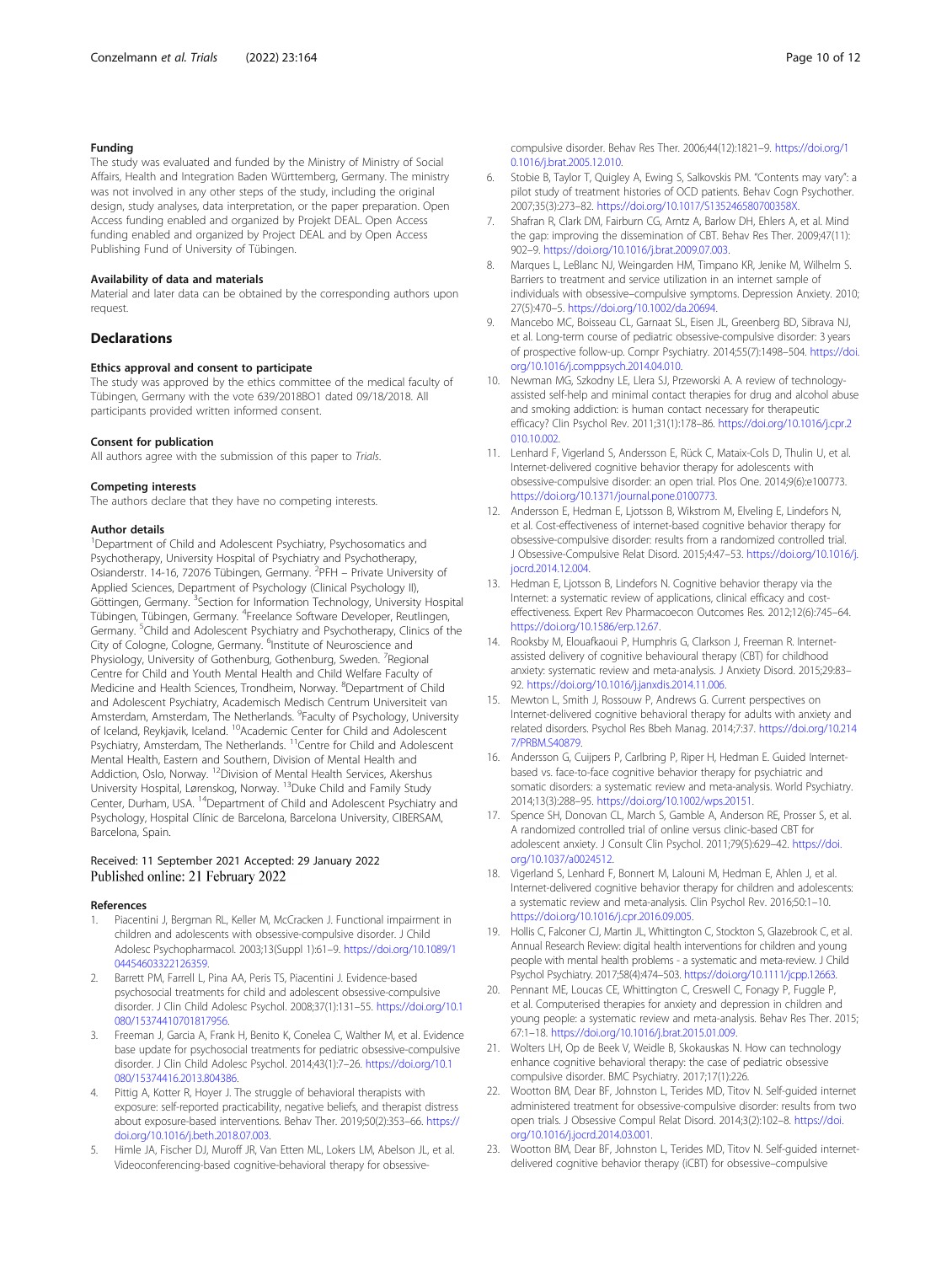<span id="page-10-0"></span>disorder: 12 month follow-up. Internet Interv. 2015;2(3):243–7. [https://doi.](https://doi.org/10.1016/j.invent.2015.05.003) [org/10.1016/j.invent.2015.05.003.](https://doi.org/10.1016/j.invent.2015.05.003)

- 24. Rees CS, Anderson RA, Finlay-Jones A. OCD? Not Me! Protocol for the development and evaluation of a web-based self-guided treatment for youth with obsessive-compulsive disorder. BMJ open. 2015;5(4):e007486. <https://doi.org/10.1136/bmjopen-2014-007486>.
- 25. Rees CS, Anderson RA, Kane RT, Finlay-Jones AL. Online obsessivecompulsive disorder treatment: preliminary results of the "OCD? Not Me!" self-guided internet-based cognitive behavioral therapy program for young people. JMIR Ment Health. 2016;3(3):e29. [https://doi.org/10.21](https://doi.org/10.2196/mental.5363) [96/mental.5363.](https://doi.org/10.2196/mental.5363)
- 26. Mahoney AE, Mackenzie A, Williams AD, Smith J, Andrews G. Internet cognitive behavioural treatment for obsessive compulsive disorder: a randomised controlled trial. Behav Res Ther. 2014;63:99–106. [https://doi.](https://doi.org/10.1016/j.brat.2014.09.012) [org/10.1016/j.brat.2014.09.012](https://doi.org/10.1016/j.brat.2014.09.012).
- 27. Andersson E, Enander J, Andren P, Hedman E, Ljotsson B, Hursti T, et al. Internet-based cognitive behaviour therapy for obsessive-compulsive disorder: a randomized controlled trial. Psychol Med. 2012;42(10):2193–203. [https://doi.org/10.1017/S0033291712000244.](https://doi.org/10.1017/S0033291712000244)
- 28. Kyrios M, Ahern C, Fassnacht DB, Nedeljkovic M, Moulding R, Meyer D. Therapistassisted internet-based cognitive behavioral therapy versus progressive relaxation in obsessive-compulsive disorder: randomized controlled trial. J Med Internet Res. 2018;20(8):e242. [https://doi.org/10.2196/jmir.9566.](https://doi.org/10.2196/jmir.9566)
- 29. Herbst N, Voderholzer U, Thiel N, Schaub R, Knaevelsrud C, Stracke S, et al. No talking, just writing! Efficacy of an internet-based cognitive behavioral therapy with exposure and response prevention in obsessive compulsive disorder. Psychother Psychosom. 2014;83(3):165–75. [https://doi.org/10.1159/](https://doi.org/10.1159/000357570) [000357570](https://doi.org/10.1159/000357570).
- 30. Aspvall K, Andrén P, Lenhard F, Andersson E, Mataix-Cols D, Serlachius E. Internet-delivered cognitive behavioural therapy for young children with obsessive–compulsive disorder: development and initial evaluation of the BIP OCD Junior programme. BJPsych open. 2018;4(3):106–12. [https://doi.](https://doi.org/10.1192/bjo.2018.10) [org/10.1192/bjo.2018.10.](https://doi.org/10.1192/bjo.2018.10)
- 31. Andersson E, Steneby S, Karlsson K, Ljotsson B, Hedman E, Enander J, et al. Long-term efficacy of Internet-based cognitive behavior therapy for obsessive-compulsive disorder with or without booster: a randomized controlled trial. Psychol Med. 2014;44(13):2877–87. [https://doi.org/10.1017/](https://doi.org/10.1017/S0033291714000543) [S0033291714000543.](https://doi.org/10.1017/S0033291714000543)
- 32. Rück C, Lundström L, Flygare O, Enander J, Bottai M, Mataix-Cols D, et al. Study protocol for a single-blind, randomised controlled, non-inferiority trial of internet-based versus face-to-face cognitive behaviour therapy for obsessive–compulsive disorder. BMJ open. 2018;8(9):e022254. [https://doi.](https://doi.org/10.1136/bmjopen-2018-022254) [org/10.1136/bmjopen-2018-022254](https://doi.org/10.1136/bmjopen-2018-022254).
- 33. Pearcy CP, Anderson RA, Egan SJ, Rees CS. A systematic review and metaanalysis of self-help therapeutic interventions for obsessive–compulsive disorder: is therapeutic contact key to overall improvement. J Behav Ther Exp Psychiatry. 2015;51:74–83. [https://doi.org/10.1016/j.jbtep.2015.12.007.](https://doi.org/10.1016/j.jbtep.2015.12.007)
- 34. Mataix-Cols D, Marks IM. Self-help with minimal therapist contact for obsessive–compulsive disorder: a review. European Psychiatry. 2006;21(2): 75–80. <https://doi.org/10.1016/j.eurpsy.2005.07.003>.
- 35. Comer JS, Furr JM, Cooper-Vince CE, Kerns CE, Chan PT, Edson AL, et al. Internet-delivered, family-based treatment for early-onset OCD: a preliminary case series. J Clin Child Adolesc Psychol. 2014;43(1):74–87. [https://doi.org/10.1080/15374416.2013.855127.](https://doi.org/10.1080/15374416.2013.855127)
- 36. Comer JS, Furr JM, Kerns CE, Miguel E, Coxe S, Elkins RM, et al. Internetdelivered, family-based treatment for early-onset OCD: a pilot randomized trial. J Consult Clin Psychol. 2017;85(2):178–86. <https://doi.org/10.1037/ccp0000155>.
- 37. Storch EA, Caporino NE, Morgan JR, Lewin AB, Rojas A, Brauer L, et al. Preliminary investigation of web-camera delivered cognitive-behavioral therapy for youth with obsessive-compulsive disorder. Psychiatry Res. 2011; 189(3):407–12. [https://doi.org/10.1016/j.psychres.2011.05.047.](https://doi.org/10.1016/j.psychres.2011.05.047)
- 38. Hollmann K, Allgaier K, Hohnecker CS, Lautenbacher H, Bizu V, Nickola M, et al. Internet-based cognitive behavioral therapy in children and adolescents with obsessive compulsive disorder: a feasibility study. J Neural Transm. 2021;128(9):1445–59. [https://doi.org/10.1007/s00702-021-02409-w.](https://doi.org/10.1007/s00702-021-02409-w)
- 39. van Balkom AJ, de Haan E, van Oppen P, Spinhoven P, Hoogduin KA, van Dyck R. Cognitive and behavioral therapies alone versus in combination with fluvoxamine in the treatment of obsessive compulsive disorder. J Nerv Ment Dis. 1998;186(8):492–9. <https://doi.org/10.1097/00005053-199808000-00007>.
- 40. Kaufman J, Birmaher B, Brent D, Rao U, Flynn C, Moreci P, et al. Schedule for Affective Disorders and Schizophrenia for School-Age Children-Present and

Lifetime Version (K-SADS-PL): initial reliability and validity data. J Am Acad Child Adolesc Psychiatry. 1997;36(7):980–8. [https://doi.org/10.1097/00004](https://doi.org/10.1097/00004583-199707000-00021) [583-199707000-00021.](https://doi.org/10.1097/00004583-199707000-00021)

- 41. Scahill L, Riddle MA, McSwiggin-Hardin M, Ort SI, King RA, Goodman WK, et al. Children's Yale-Brown Obsessive Compulsive Scale: reliability and validity. J Am Acad Child Adolesc Psychiatry. 1997;36(6):844–52. [https://doi.](https://doi.org/10.1097/00004583-199706000-00023) [org/10.1097/00004583-199706000-00023](https://doi.org/10.1097/00004583-199706000-00023).
- 42. Busner J, Targum SD. The clinical global impressions scale: applying a research tool in clinical practice. Psychiatry (Edgmont). 2007;4(7):28–37.
- 43. Piacentini J, Peris TS, Bergman RL, Chang S, Jaffer M. Functional impairment in childhood OCD: development and psychometrics properties of the Child Obsessive-Compulsive Impact Scale-Revised (COIS-R). J Clin Child Adolesc Psychol. 2007;36(4):645–53. [https://doi.org/10.1080/15374410701662790.](https://doi.org/10.1080/15374410701662790)
- 44. Achenbach TM. Arbeitsgruppe Deutsche Child Behavior Checklist. YSR Fragebogen für Jugendliche. Göttingen: Hogrefe; 1994.
- 45. Döpfner M, Plück J, Kinnen C. für die Arbeitsgruppe Deutsche Child Behavior Checklist. CBCL/6-18R, TRF/6-18R, YSR/11-18R, Deutsche Schulalter-Formen der Child Behavior Checklist. Göttingen: Hogrefe; 2014.
- 46. Birmaher B, Khetarpal S, Brent D, Cully M, Balach L, Kaufman J, et al. The Screen for Child Anxiety Related Emotional Disorders (SCARED): scale construction and psychometric characteristics. J Am Acad Child Adolesc Psychiatry. 1997;36(4):545–53. [https://doi.org/10.1097/00004583-199704000-](https://doi.org/10.1097/00004583-199704000-00018) [00018.](https://doi.org/10.1097/00004583-199704000-00018)
- 47. Bullinger M, Brutt AL, Erhart M, Ravens-Sieberer U, Group BS. Psychometric properties of the KINDL-R questionnaire: results of the BELLA study. Eur Child Adolesc Psychiatry. 2008;17(Suppl 1):125–32. [https://doi.org/10.1007/](https://doi.org/10.1007/s00787-008-1014-z) [s00787-008-1014-z](https://doi.org/10.1007/s00787-008-1014-z).
- 48. Goldbeck L, Storck M. Das Ulmer Lebensqualitäts-Inventar für Eltern chronisch kranker Kinder (ULQIE). Zeitschrift für Klinische Psychologie und Psychotherapie. 2002;31(1):31–9. [https://doi.org/10.1026/0084-5345.31.1.31.](https://doi.org/10.1026/0084-5345.31.1.31)
- 49. Weiß RH. CFT 20-R mit WS/ZF-R. Göttingen: Hogrefe; 2019.
- Stiensmeier-Pelster J, Braune-Krickau M, Schürmann M, Duda K. Depressionsinventar für Kinder und Jugendliche. Göttingen: Hogrefe; 2014. [https://www.hogrefe.com/de/shop/depressionsinventar-fuer-kinder-und](https://www.hogrefe.com/de/shop/depressionsinventar-fuer-kinder-und-jugendliche.html)[jugendliche.html](https://www.hogrefe.com/de/shop/depressionsinventar-fuer-kinder-und-jugendliche.html).
- 51. Fredricks J, Phyllis B, Friedel J, Paris A. School Engagement. In: Moore KA, Lippman LH, editors. What do children need to flourish?. The Search Institute Series on Developmentally Attentive Community and Society, vol. 3. New York: Springer Science+Business Media; 2005. p. 305–21. [https://doi.](https://doi.org/10.1007/0-387-23823-9_19) [org/10.1007/0-387-23823-9\\_19.](https://doi.org/10.1007/0-387-23823-9_19)
- 52. Goth K, Schmeck K. Das Junior Temperament und Charakter Inventar. Göttingen: Hogrefe; 2009.
- 53. Lee K, Ashton MC. The HEXACO personality factors in the indigenous personality lexicons of English and 11 other languages. J Pers. 2008;76(5): 1001–54. [https://doi.org/10.1111/j.1467-6494.2008.00512.x.](https://doi.org/10.1111/j.1467-6494.2008.00512.x)
- 54. Wingenfeld K, Spitzer C, Mensebach C, Grabe HJ, Hill A, Gast U, et al. The German Version of the Childhood Trauma Questionnaire (CTQ): Preliminary Psychometric Properties. Psychother Psychosom Med Psychol. 2010;60(8):e13.
- 55. Tagay S, Erim Y, Stoelk B, Möllering A, Mewes R, Senf W. Das Essener Trauma-Inventar (ETI) - Ein Screeninginstrument zur Identifikation traumatischer Ereignisse und posttraumatischer Störungen. Zeitschrift für Psychotraumatologie, Psychotherapiewissenschaft, Psychologische Medizin. 2007;1:75–89.
- 56. Hooper L, Stockton P, Krupnick J, Green B. Development, use, and psychometric properties of the Trauma History Questionnaire. J Loss Trauma. 2011;16(3):258–83. <https://doi.org/10.1080/15325024.2011.572035>.
- 57. Perepletchikova F, Treat TA, Kazdin AE. Treatment integrity in psychotherapy research: analysis of the studies and examination of the associated factors. J Consult Clin Psychol. 2007;75(6):829–41. [https://doi.org/10.1037/0022-006X.75.6.829.](https://doi.org/10.1037/0022-006X.75.6.829)
- 58. Crawley SA, Kendall PC, Benjamin CL, Brodman DM, Wie C, Beidas RS. Mauro. Brief cognitive-behavioral therapy for anxious youth: feasibility and initial outcomes. Cogn Behav Pract. 2013;20(2):123–33. [https://doi.org/10.101](https://doi.org/10.1016/j.cbpra.2012.07.003) [6/j.cbpra.2012.07.003.](https://doi.org/10.1016/j.cbpra.2012.07.003)
- 59. Kazdin AE, Holland L, Crowley M, Breton S. Barriers to Treatment Participation Scale: evaluation and validation in the context of child outpatient treatment. J Child Psychol Psychiatry. 1997;38(8):1051–62. [https://](https://doi.org/10.1111/j.1469-7610.1997.tb01621.x) [doi.org/10.1111/j.1469-7610.1997.tb01621.x.](https://doi.org/10.1111/j.1469-7610.1997.tb01621.x)
- 60. Brestan EV, Jacobs JR, Rayfield AD, Eyberg SM. A consumer satisfaction measure for parent-child treatments and its relation to measures of child behavior change. Behav Ther. 1999;30(1):17–30. [https://doi.org/10.1016/](https://doi.org/10.1016/S0005-7894(99)80043-4) [S0005-7894\(99\)80043-4](https://doi.org/10.1016/S0005-7894(99)80043-4).